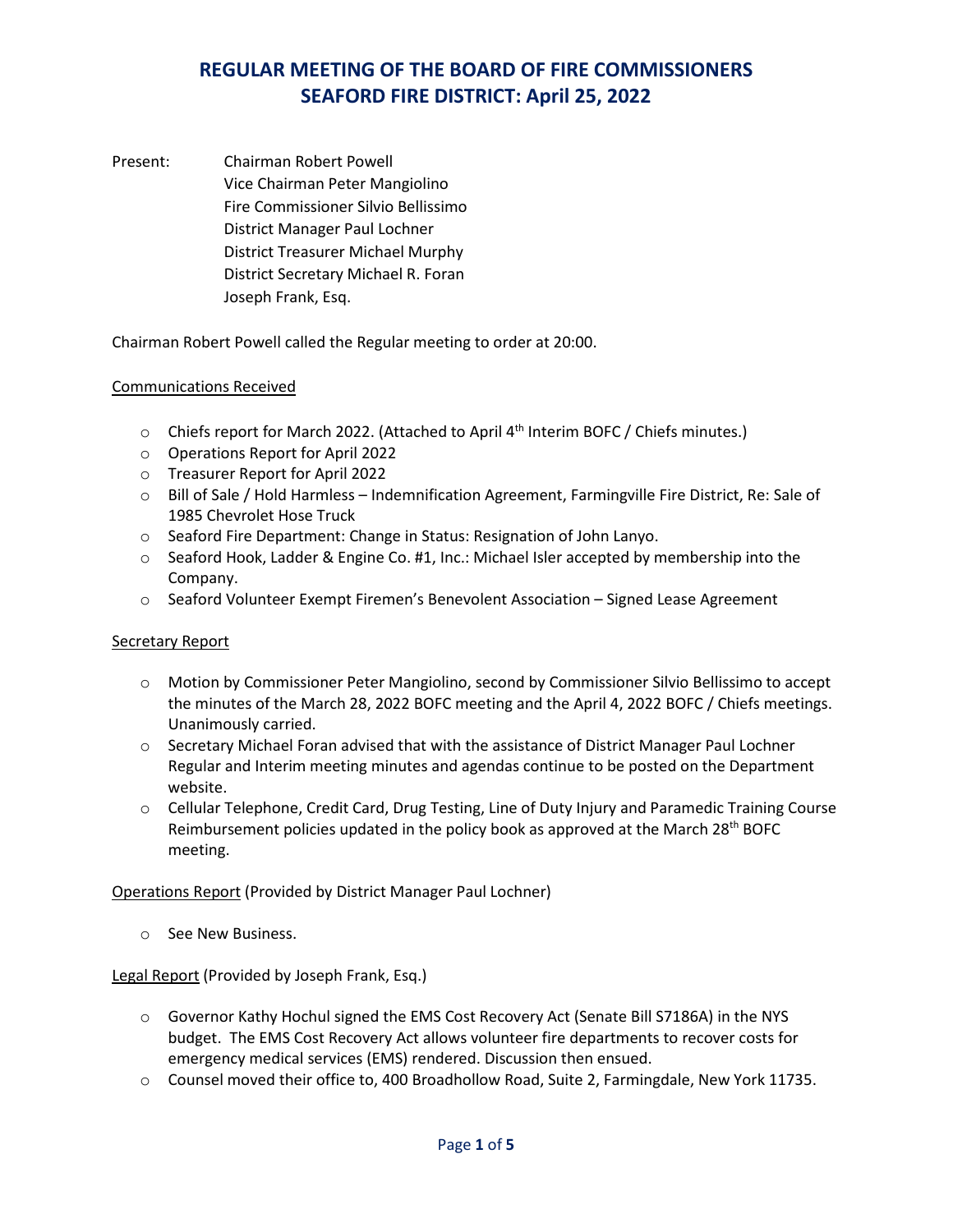o Prior to the meeting Commissioner Michael Bellissimo requested clarification on Department members on medical leave. Can they attend meetings / social functions? Counsel advised that they can attend meetings / social functions in a guest capacity only. The member is not to be assigned any duties and no credits / LOSAP is to be given a member on medical leave. Discussion then ensued. District Secretary Michael Foran to draft letter to be provided to the Chiefs' office which details the terms while on medical leave. The Chiefs are to provide this letter to the member upon notification that a member will be placed on medical leave.

### Treasurer Report

- o General Fund Warrant: \$118,951.02
- o Apparatus Warrant: \$32,084.50<br>○ Building Warrant: \$0.00
- $\circ$  Building Warrant:
- o Motions
	- o Motion by Commissioner Peter Mangiolino, second by Commissioner Silvio Bellissimo to accept Treasurer Report. Unanimously carried.

#### Old Business

- $\circ$  Secretary Michael Foran advises he has not researched into becoming a Notary and will do so as soon as possible.
- o Motion by Commissioner Silvio Bellissimo, second by Commissioner Peter Mangiolino to purchase a Patriot Award Co-Sponsor ad and eight (8) tickets to the Seaford 9/11 Memorial / Patriot Award dinner to be held on Tuesday, June 28, 2022 at a cost of \$1,800.00. Unanimously carried.
- $\circ$  Secretary Michael Foran presented signed lease agreement with the Seaford Volunteer Exempt Firemen's Benevolent Association. Copy provided to District Treasurer Michael Murphy. Copy to be provided to the Seaford Volunteer Exempt Firemen's Benevolent Association.

#### Commissioner Reports

#### o **Chairman Robert Powell**

- o Vehicle Maintenance / Portable Equipment
	- o New Engine 682 will be delivered to Gabrielle Truck Sales very soon. Outlined actions for placing the Engine in service.
	- o Discussed ordering 2023 Chevy Tahoe, in white, as per Operation report.
	- o Replacement of hose for Engines and Heavy Rescue: Requests District Manager Paul Lochner acquire sample of hoses from vendor.

#### o **Vice Chairman Peter Mangiolino**

- o Uniforms / PPE
	- o Sporadic receipt of uniforms and gear due to supply chain issues.
- o Medicals / Medical Director
	- $\circ$  Continued issues with members being billed for annual physical bloodwork, etc.
- o EMS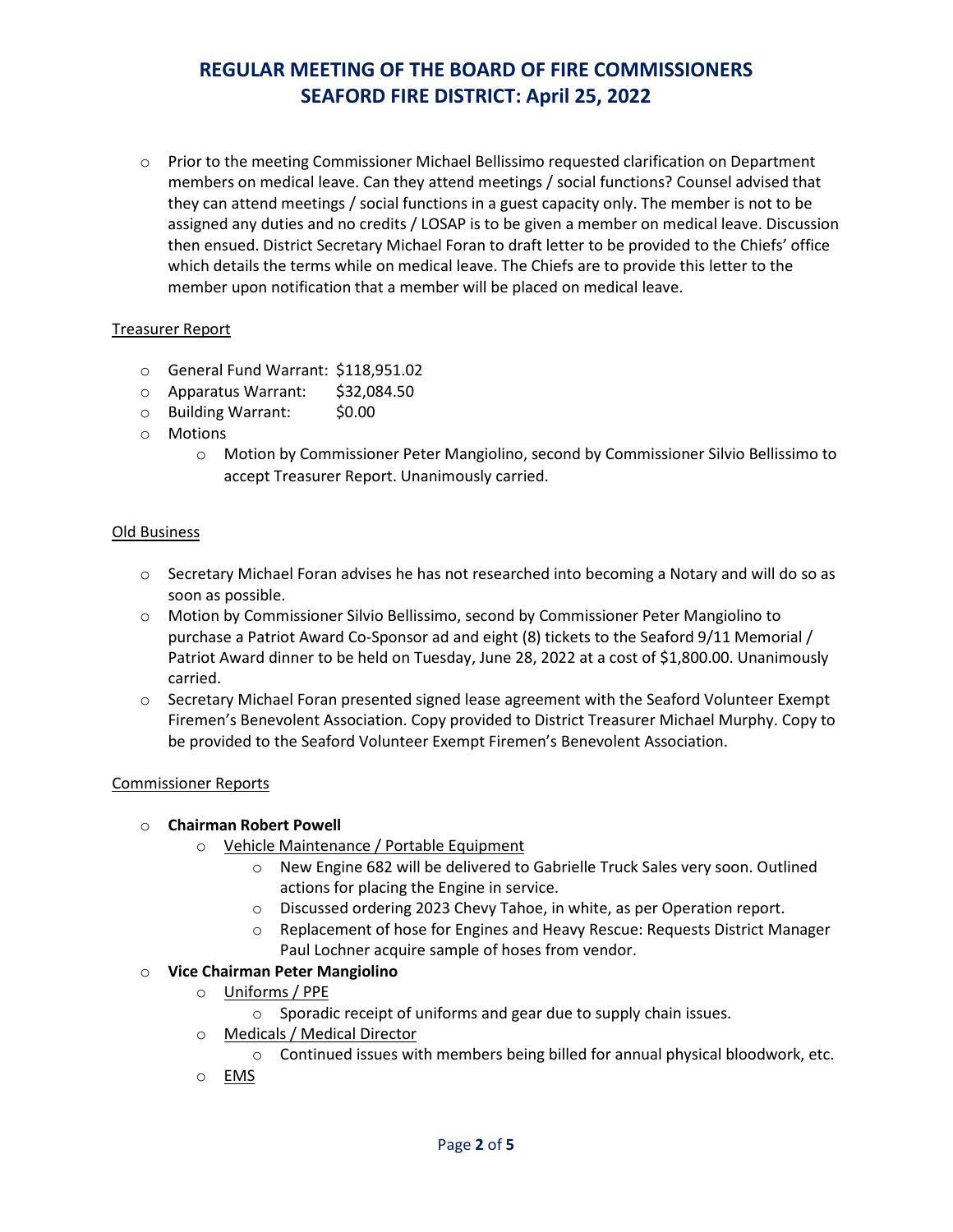- o Questionnaire requesting residence needs (i.e. disabilities, special conditions, etc.) placed on hold pending feasibility study.
- o District Employees
	- o Pending, per Operations report. Tabled to May BOFC meeting.
- o **Commissioner George von Glahn, Jr.** (Not present.)
	- o Grants
		- o No reports.
	- o <u>Legal</u>
		- o No report.
	- o Physical Fitness
		- o No report.
	- o Building Maintenance
		- o No Report
	- o Public Relations / Member Retention
		- o No report.
	- o LOSAP
		- o No report.

### o **Commissioner Silvio Bellissimo**

- o Insurance
	- o Liability insurance for property at 3844 Waverly Ave. required. Working with insurance carrier for best suited coverage. Depending on pricing either \$160,000.00 or \$300,000.00 in coverage.
- o <u>Travel</u>
	- $\circ$  N.F.P.A June 6<sup>th</sup> June 9<sup>th</sup>, Boston, MA o No interest at this time.
	- $\circ$  NYS Chiefs June 15<sup>th</sup> June 18<sup>th</sup>, Syracuse, NY
		- o No interest at this time.
	- o Commissioner Silvio Bellissimo will not be attending AFDSNY Annual Meeting & Leadership Summit on May 4, 2022 – May 7, 2022 in Verona, NY. Commissioner Peter Mangiolino remains in attendance.
	- $\circ$  1<sup>st</sup> Assistant Chief Keith Kern will not be attending F.D.I.C. in Indianapolis, IN on April 25, 2022 – April 30, 2022. All others remain in attendance.
- o Inspection / Installation
	- o Inspection Held on April 7, 2022
	- o Installation Held on April 23, 2022, Milleridge Inn Cottage. 2023 to be held at Milleridge Inn Cottage.
- o Cell Phones
	- o No report.
- o 3 Towns Training Center
	- o No report.
- o **Commissioner Michael Bellissimo** (Not present)
	- o Communications, Radio, IT
		- o No report.
	- o Building Security
		- o No report.
	- o Fire Alarms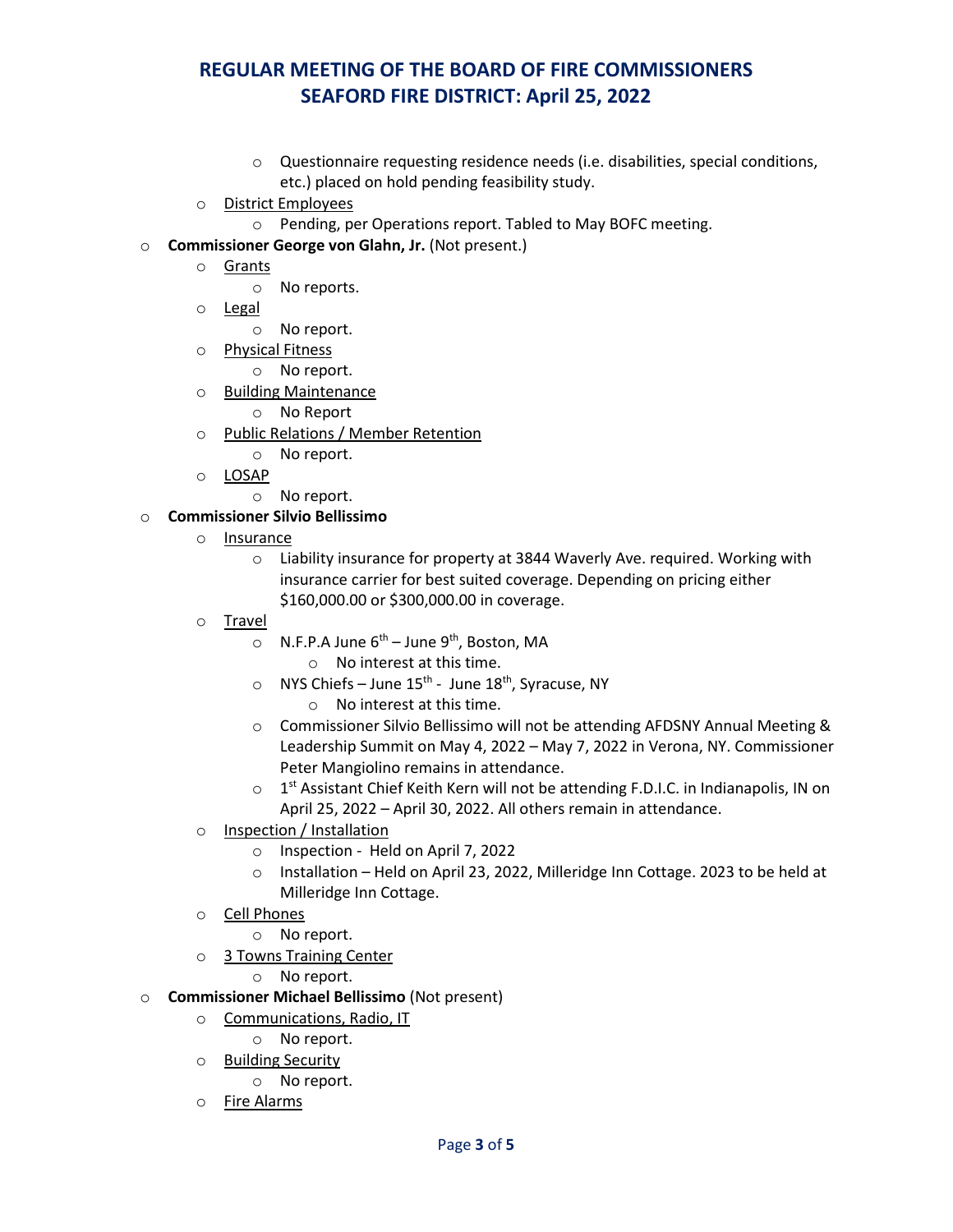- o No report.
- o Financial Statements / Audit

o See Treasurer's Report.

- o Bylaws / Policies
	- o See New Business.

#### New Business

- o Motion by Commissioner Peter Mangiolino, second by Commissioner Silvio Bellissimo to verify and approve all results of the 2022 Department Elections held on Thursday, April 7, 2022. Unanimously carried.
- o Motion by Commissioner Peter Mangiolino, second by Commissioner Silvio Bellissimo to approve four (4) year service contract, including preventative maintenance, for two (2) Lifepak 15s in the amount of \$13,096.80 (billed annually at \$3,274.20 over four (4) years). Unanimously carried.
- o Motion by Commissioner Silvio Bellissimo, send by Chairman Powell to purchase one (1) Stryker Lucas Chest Compression System (unit, spare battery, external power supply, desktop charger for spare battery and five (5) years of preventative maintenance and service as well as initial training) in the amount of \$22,855.15. Unanimously carried.
- o Motion by Commissioner Peter Mangiolino, second by Commissioner Silvio Bellissimo to approve licensing to have North Massapequa Fire District Dispatch record Seaford's fire ground frequency in the amount of \$1,620.00. Unanimously carried.
- o Motion by Commissioner Silvio Bellissimo, second by Commissioner Peter Mangiolino to purchase nine (9) sets of firefighter turnout gear, to replace gear which has reached its ten (10) year life of service, under NYS contract with a cost of approximately \$3,000.00 per set (total approximate cost of \$27,000.00). Unanimously carried.
- o Secretary Michael Foran presented the following policies;
	- o Annual Firefighter's Inspection Dinner Policy,
	- o Driver License Requirements For Members Policy,
	- o Foil Request Policy,
	- o Long Term Parking Policy, and
	- o Use of Dunlap Hall Policy.

Policies reviewed by Board of Fire Commissioners.

- o Due to the logistics involved Commissioner Silvio Bellissimo inquired with Counsel regarding need to take attendance at the Inspection Dinner. Counsel advised it was not necessary and any reference to this subject could be removed from the policy.
- $\circ$  Commissioner Peter Mangiolino inquired with Counsel regarding members having an out of state driver license. Discussion then ensued. Counsel advised members with an out of state driver license cannot operate District vehicles. Counsel further advised that a member with an out of state residency can no longer be an active member of the Department.

Motion by Commissioner Pete Mangiolino, second by Commissioner Silvio Bellissimo to adopt the policy as modified / presented. Unanimously carried.